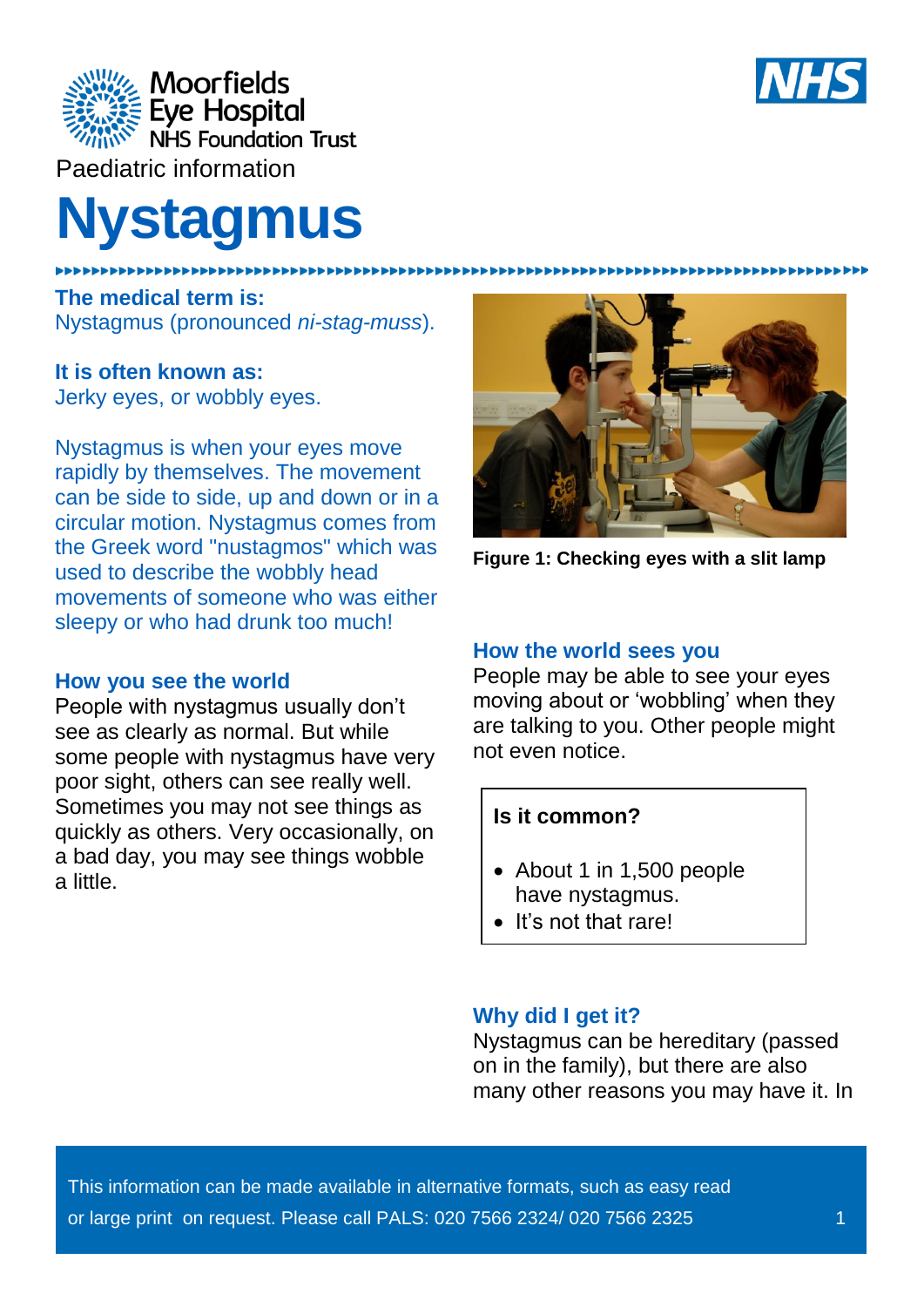many people we don't know what causes their nystagmus.

eye movement recordings (like on figure 2 below) and electrodiagnostics.

# **What causes it?**

Nystagmus in early childhood may be caused by a problem with your eye or along the pathway of nerves connecting your eye to your brain. It can occur in a wide range of childhood eye conditions such as cataract (cloudy lens of the eye), glaucoma (high pressure in the eye causing nerve damage) or abnormality of the retina or optic nerve (such as inherited conditions which affect the health of the retina or its ability to detect light) at the back of the eye. It can occur if you have albinism, in which there is too little pigment (colour) in the eyes and often in the skin and hair too. In many people there is no obvious cause.

# **How can the doctor tell?**

Nystagmus is diagnosed simply by looking at the eye movements, but it is important to find out whether it has any cause.

Your doctor will ask you many questions such as when the nystagmus was first seen and if any of your relatives has ever had nystagmus or any other eye problem. Drops will be put into your eye and the eye doctor will look into your eyes to see if there is anything unusual. They may use a head set or a slit lamp (see figure 1 above) which shines light through the pupil of the eye, to examine the back of your eyes. Not all problems show up this way, so you may need further tests,

For eye movement recordings you view a screen while a video tracker takes very detailed recordings of your nystagmus. This can help us decide whether you have the nystagmus associated with a squint, if it is a nystagmus with no known cause/associated with other eye problems, or nystagmus associated with a problem with the pathway connecting the eye to the brain. If you are going to have treatment, e.g. medicine or surgery,eye movement recordings can help us decide what is most suitable and be used to assess how you respond.



**Figure 2: Recording eye movements**

In electrodiagnostics, small wires are gently stuck to the skin of your eyelid or the back of your head, and you look at a flashing computer screen. The tiny electrical signals which take the visual message from the back of your eye to your brain are measured. This helps show how the back of your eye and your brain are dealing with vision

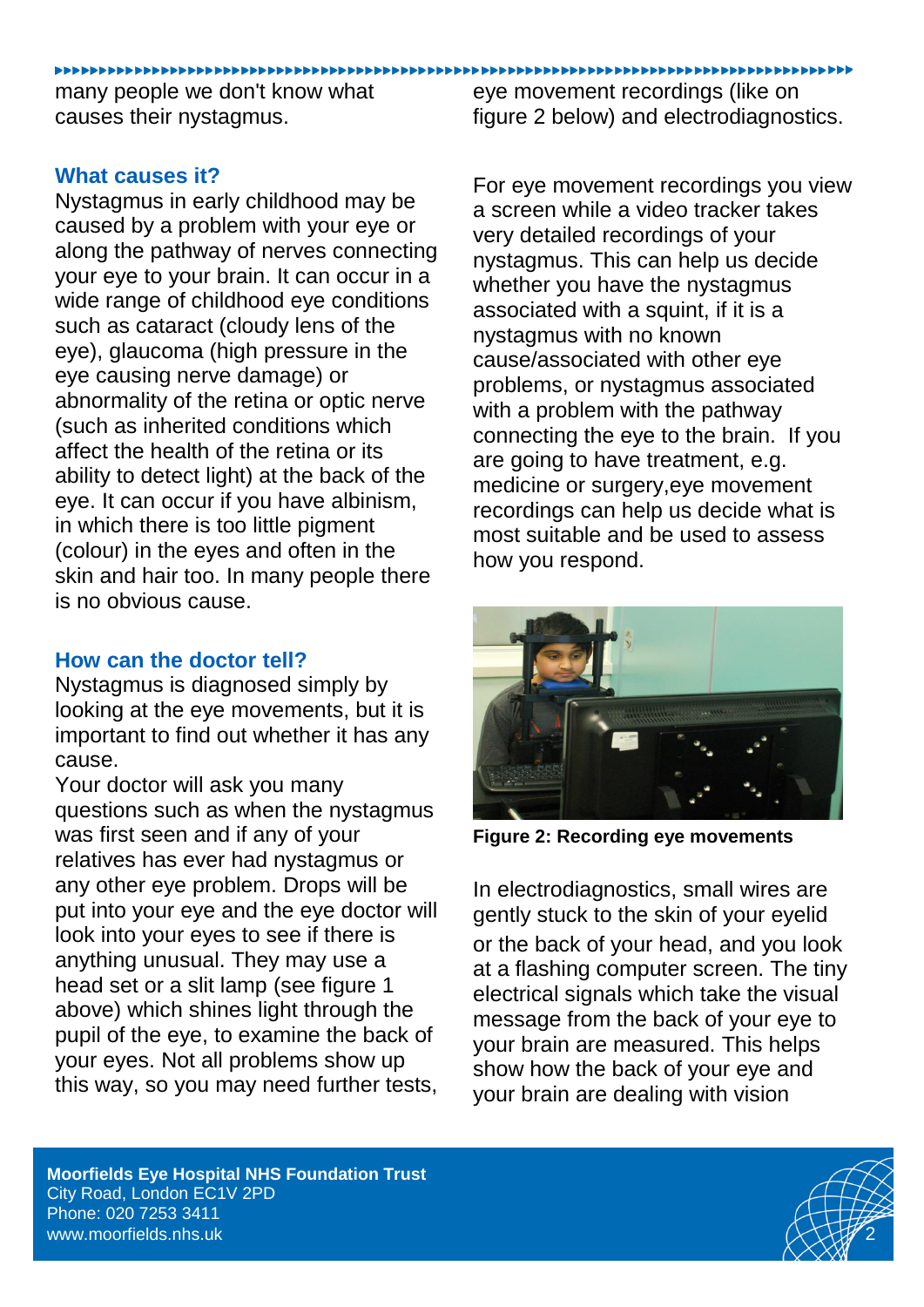information and can help identify the cause of vision problems.

# **Getting it sorted**

Nystagmus cannot be cured but glasses and contact lenses might help improve your vision. Medicine can sometimes help, but this will need to be discussed with your doctor. Very rarely, surgery is needed on the muscles which move the eyes to reduce the amount you have to turn your head to see. Surgery cannot correct nystagmus.

# **Facts**

- Nystagmus is not painful but your vision may be reduced and some people experience headaches, eye aches or eye strain when they get older.
- Nystagmus does not get worse over time and sometimes gets better.
- There is no treatment to cure nystagmus.

**Your view: James** Hey there!

I'm James. I have congenital nystagmus (I've had it since birth). I run a website all about nystagmus [\(www.nystagmus.co.uk\)](http://www.nystagmus.co.uk/) which I decided to build when I was 14. On the site I've documented my own experiences of nystagmus and provide a forum for discussion.

I think I've led a relatively normal life – I play squash, the piano and the tenor saxophone. I like to go fishing and have a strong interest in computers.

So as you can see, nystagmus hasn't ruined my life and it shouldn't ruin anyone else's either. However, it does help to learn as much as you can about nystagmus so you can explain it to others and ask for help when you need it.

# **Information online**

The Nystagmus Network is a group that aims to give support and advice to sufferers, relatives, friends and professionals and to raise funds for research.

Website: [www.nystagmusnet.org](http://www.nystagmusnet.org/) Email: [info@nytagmusnet.org](mailto:info@nytagmusnet.org)